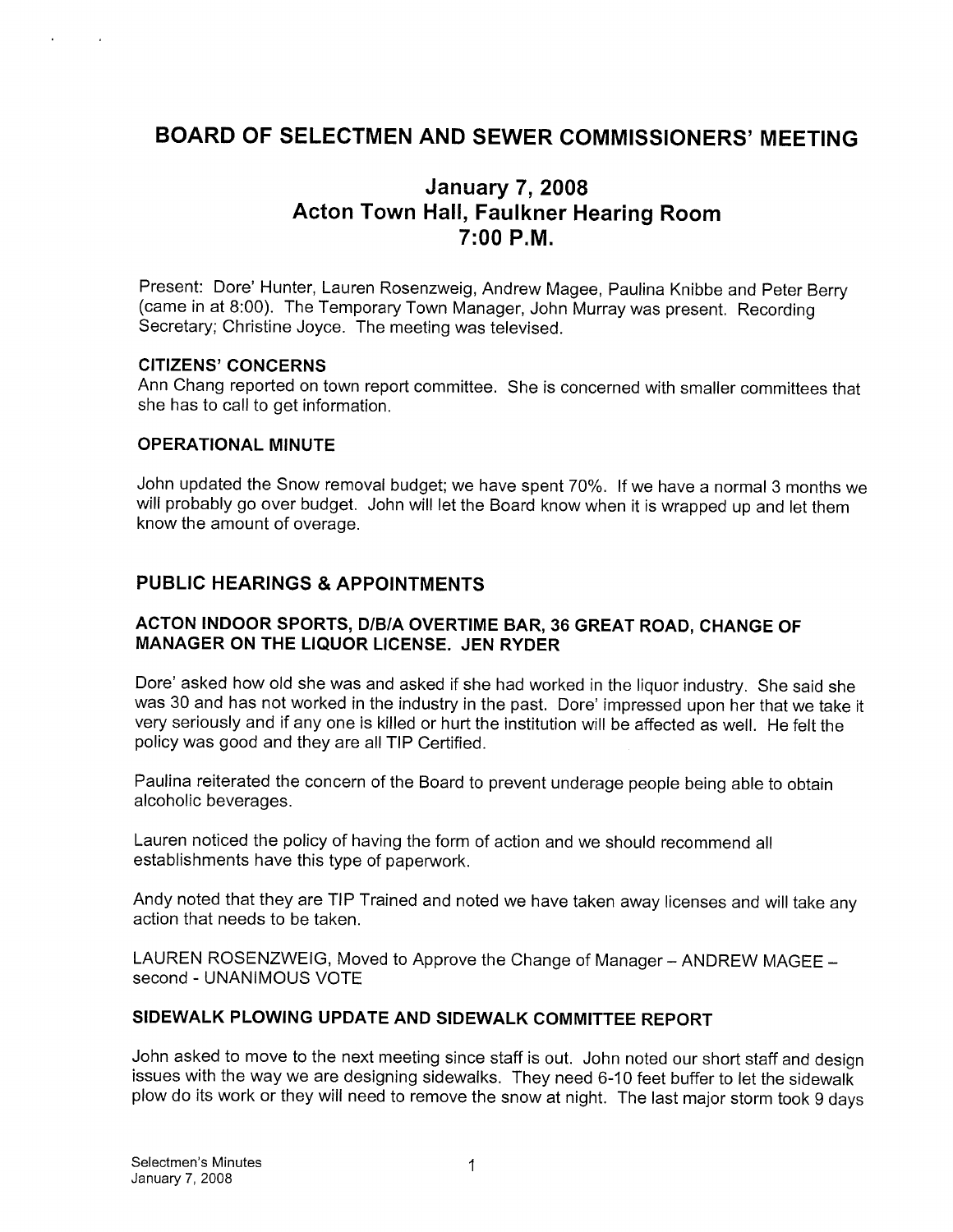to clear. They have asked for school routes and other areas that need attention to hit prime areas of need.

### SISTER CITY DISCUSSION GUIDAN ROUMDJI, NIGERIA

Mike Klinger was in the Peace Corps 25 years ago and has returned with his daughter to meet with officials of Guidan Roumdji Nigeria. They asked about the Sister City program. Mr. Klinger suggested that perhaps an exchange of books and items from local business that could provide such things as computers. Sister Cities have been created in many places. He suggested that they could have students come here as exchange students, which would provide an exchange of art and cultural customs. They don't recycle or compost presently and hoped some of the businesses could contribute to this drive. He will meet again with the Mayor of Guidan Roumdji.

Dore' asked John to report. There are fees to some Sister City programs. They will grow these person by person and that we work toward something more formal that would not cost Acton any money. The State Department currently has many associations to Sister Cities.

Lauren thanked him for bringing this forward.

Andy noted he liked the idea and needed an outline of what he is being asked to vote on. Andy asked for a mission statement.

Pauline too liked the idea and asked about budget items. John said this was only to adopt the concept. There is a small dollar change for shipping and it will not be proposed for 18 months.

Peter liked the cultural interchange with the Moslem people and asked about how they pick which country to enter into this.

The board talked about the needs and we need the openness and exposure and the ability to present who we are. Andy said we need to have some framework to capture this in. Andy said that there are a lot of people who would help.

Mike said that he would put a vision statement and get the Mayor's ideas and come back with something in writing.

John Murray said we needed to have a document that both sides could sign off on. It could change at a later date.

# PETITION FOR WARRANT ARTICLE FOR A TOWN SOCIAL WORKER POSITION

Tina Growsky noted her communication with Dore' and noted Counsel's review and wanted to acknowledge the petition for insertion at the Annual meeting in Town Counsel's suggested language. Tina needs to get the 10 citizen's who signed the original petition to sign that they wish to withdraw it. We need it in writing to remove a filed citizen petition. Dore' suggested that she get the 10 people to withdraw the petition and then it could be put on the warrant by the Board. Dore' reminded folks about the process of citizen petition submittal. Dore' noted that we get what town meeting is going to be asked to vote on. Dore' asked about case loads and number of people to hire. Is the person going to be an overseer? We will need to develop a job description and what we need to budget. Dore' also asked about neighboring communities which would be involved and to possibly share this person. Dore' said that we need to be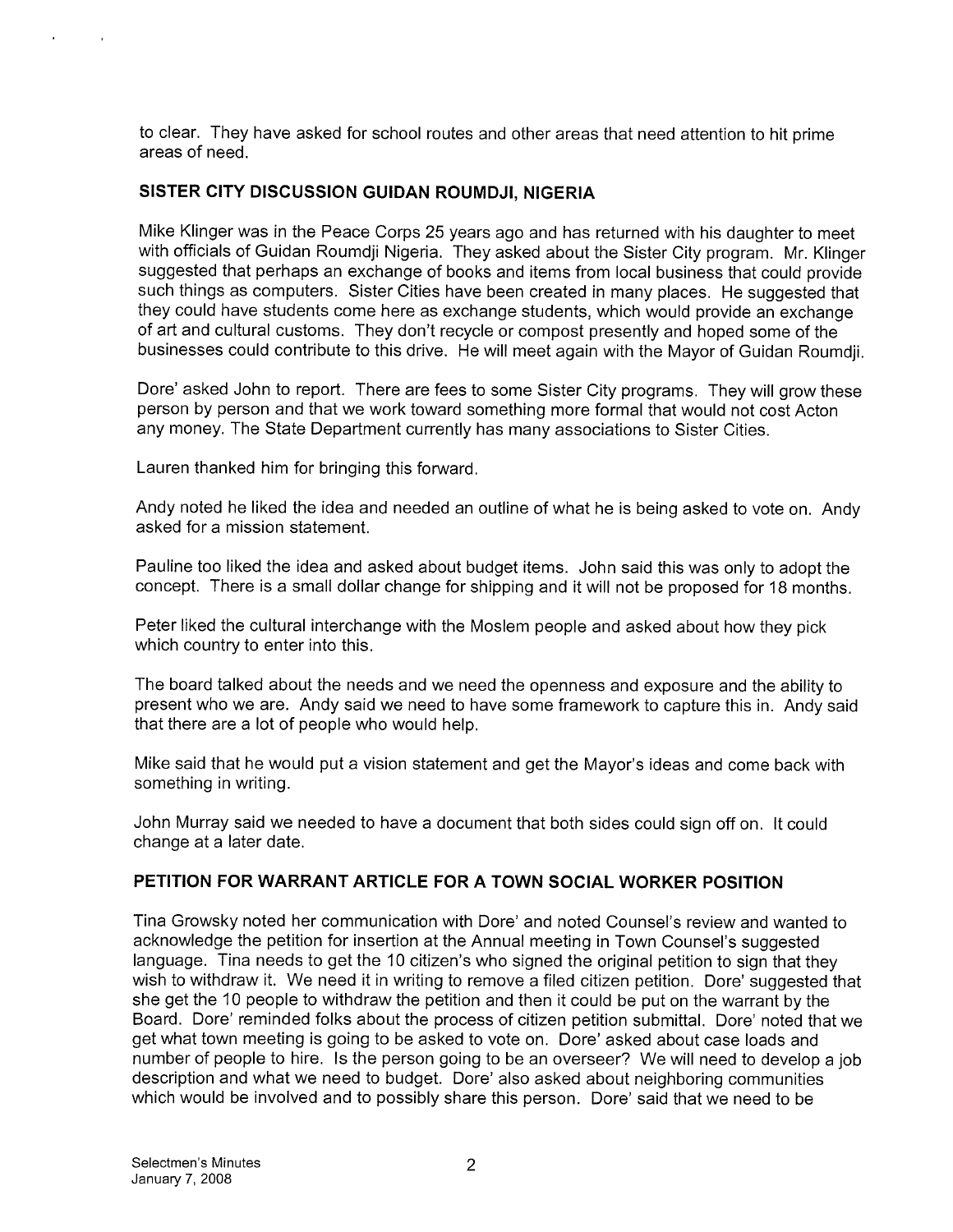convinced we need it. Dore' noted we do not have staff to assist and will be waiting for them to present materials to the Board.

Lauren asked them to follow through with removing the original Petition. Lauren told them that it is a project that they will need do a lot of outreach for and asked what is being provided now and who is providing it. Lauren said that they need to look at the needs and what kinds of things that the agencies are currently facing.

Andy agreed we have a need and the need is there. Andy was concerned about our staffing needs. This article would call for creating and raising appropriate funds. We will need to put it in our budget, a budget that we will be cutting this evening. Andy asked if the concept is ripe enough for Town. He was concerned that it is premature at this time and they need to go back and get the political will and to convenience those who don't support it.

John noted that they would need an article to enter into a Municipal Agreement with another town. John suggests that the Charter has say the on the employee positions.

#### COMMUNITY PRESERVATION COMMITTEE UPDATE

Andy reported on an issue that came up at the last meeting. They are within their budget and will be an easy process this year. They have interviewed all but <sup>2</sup> applications and will finish up this Thursday. They will then go into their discussions about deeming the projects acceptable.

Andy spoke about the Exchange Hall application to CPC. They are essentially becoming partners in project. Andy noted that only after Mr. Berger spends his \$2 million and completes the entire restoration project will the CPC funds be expended. Andy wanted to put the information in the packet just to make the Selectmen aware of the issue.

Dore' is concerned with the project and felt that someone should look into the exterior as it has been let go and wondered if the numbers for the renovation were correct. Dore' would hope we don't partner and find out that there are more issues and problem and we need to spend more money to fix it.

Andy too was concerned with this and has not seen the business plan at this time. Andy felt that there is a desire to see the building fixed and recommend that anyone get a tour of the building. The interior is in good shape and the exterior needs a lot of work. Andy hoped that this building works out.

Ann Chang asked about Town Counsel's opinion of appropriateness for this project,. It was noted that it was a judgment call. We received a Yellow on this project. Red Not is suitable and Green clearly a go.

Ann noted that this is not a non-profit, and this will be a for profit endeavor. Ann asked the Town be careful and felt the Town should own this building.

#### SELECTMEN'S BUSINESS

#### FY09 BUDGET POLICY, ALG DISCUSSION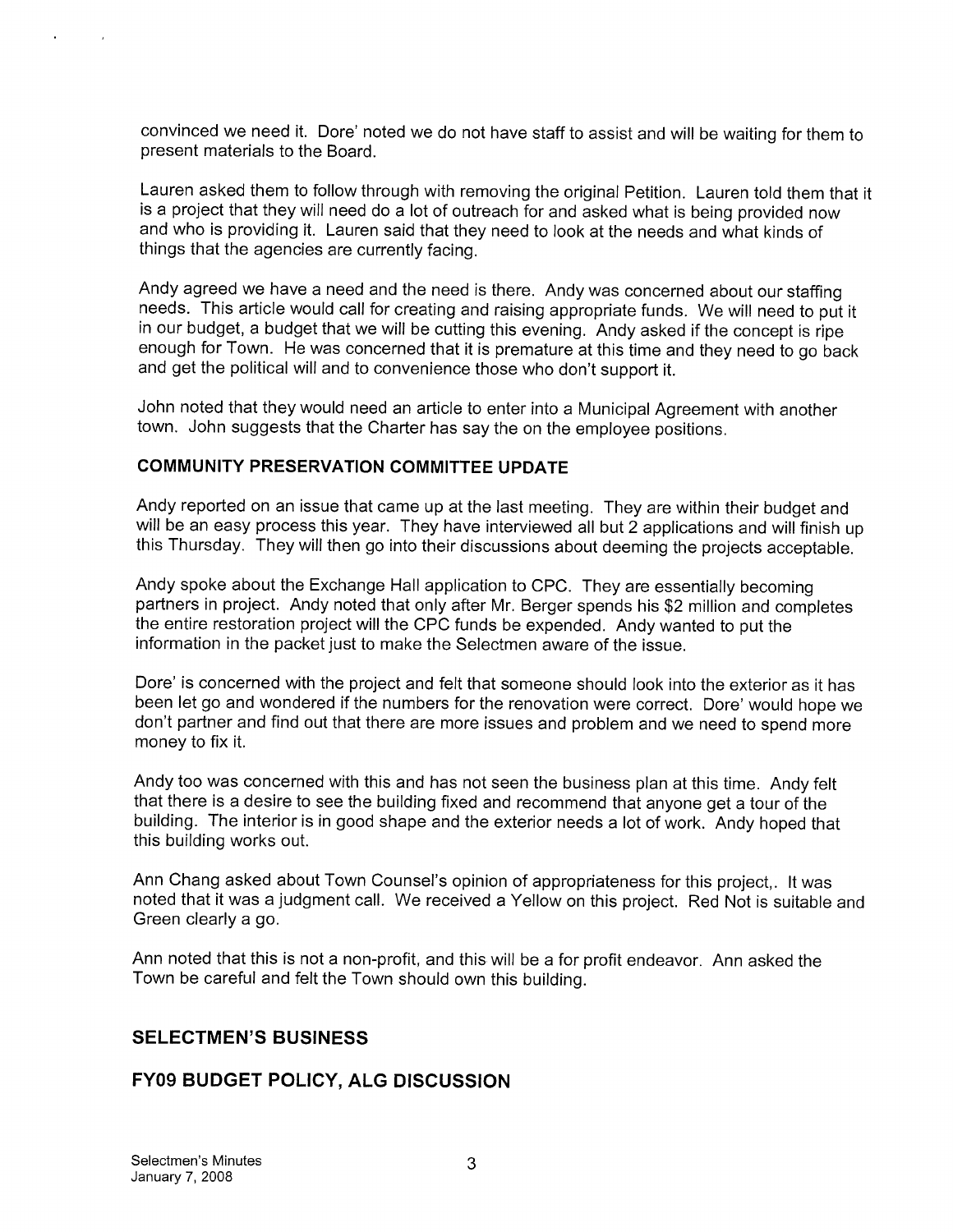John spoke about offering below interest rate loans for non-sewer areas in town and advance treatment options. John said that there are areas that need this we could become greener and noted loans could be used for the installation of solar panels. John said that if we put \$500,000 in the budget, this amount would go fast, but more money would be available as the loans are paid back.

Dore' noted ALG meeting and asked other Members if they wanted to attend the next meeting.

Dare' went over the <sup>11</sup> Selectmen initiatives. He did not feel we could go with Woodbury Lane and asked about the Shuttle money requirements for this year. Lauren said they are working with LRTA and they have a lot of requirements we don't have the staff to handle this. The money is to be used for the application process. Lauren said that we need funds to obtain a consultant to apply for the application.

Paulina said that she understands seed money and what a shuttle costs and asked if Lauren knew the scale of the Grant. Lauren noted that the committee does not know how to prepare the application without a planner.

Andy noted he went to ALG with the then Chairman, Walter Foster; which was when they got a 31.25% split, after arguing for a 32% split. They wanted to move back to a fair split, and he believes ALG essentially agreed it would move some more this year. He felt that we would be looking at an increase this year and did not know what it would be. Andy noted that it was taken off the table this year. Dore' said that he thought that we might want to make some provision to propose an idea about the concept and sliding numbers with increased enrollment which is the nature of beast and in another 4 years it will come down. The formula was tied to enrollment. Andy said it was discussed early this year and using NESWC funds for Bonding. He believes that after what was said last year the split shift should not just stop.

Paulina noted her concern and that we need to look at the whole picture before getting too wound up in the issues. Paulina understands that the split was made after review of the needs. Paulina said that we need to share in the pain and share in the good times. The Board discussed the Stone Formula and that it ended up making people own budget buckets. Dore' noted that in ALG the rule was for this year and this year only.

Andy spoke about the Stone Formula and how it related to the process. We will lose 70 percent to the schools.

Lauren felt that there is a commitment on the school side and that they have the desire to move and we have had to put a lot of things on hold and that they are willing to move the split. Lauren said we need a yearly bump up and wanted to go out three years and figure what they can start to shift over while meeting their needs in their budget and our essential needs. Certain things need to happen this year and we need to look to them for some assistance. Lauren would like to go into the meeting knowing that they will move the one more step that they agreed to when Andy was on the Board.

Paulina wanted the split maintained at 30.89 at this time she would be willing to trade off some NESWC money to get a larger split.

# Design Services for Hayward Road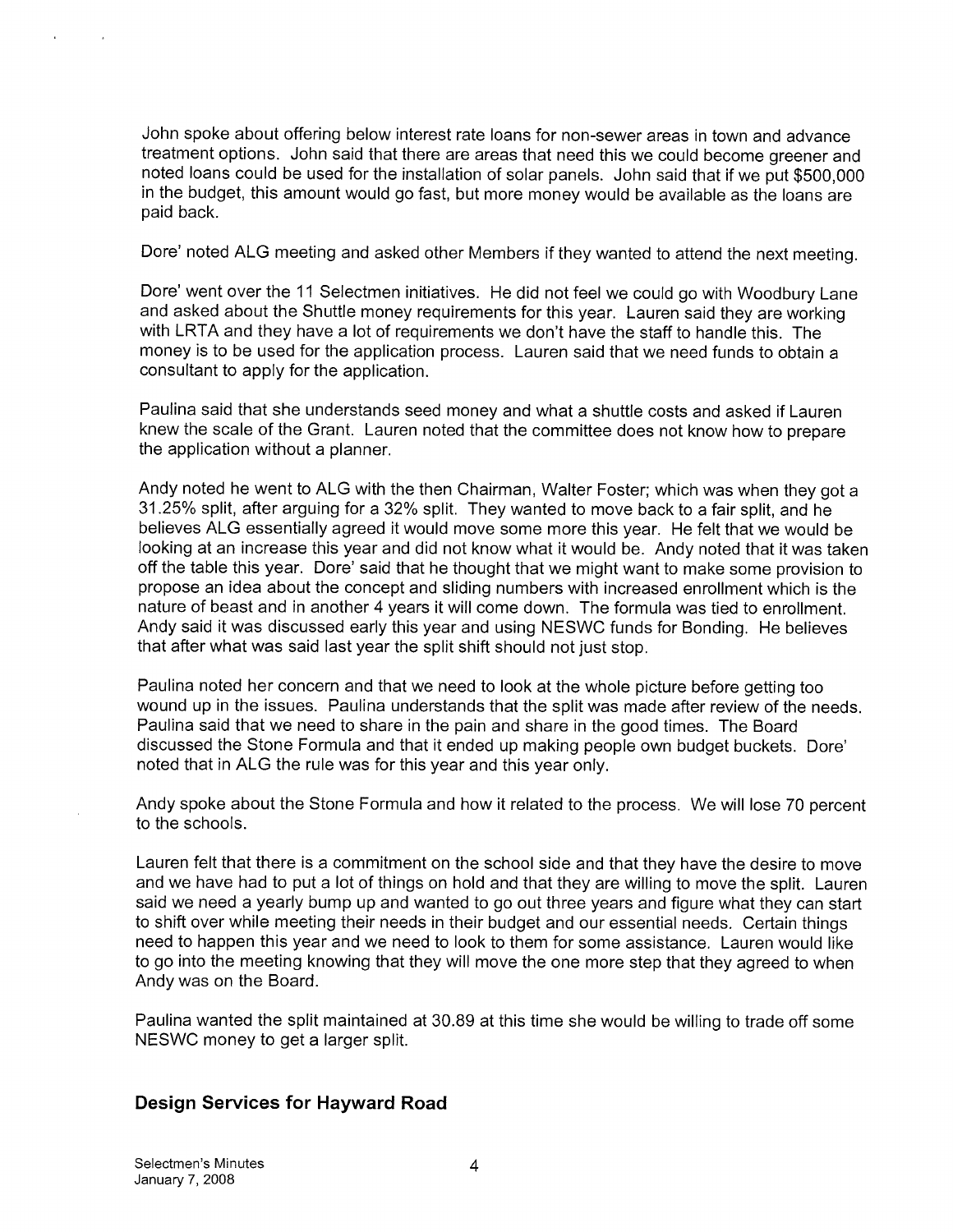John said that we have not moved forward. Lauren asked about the need for an Executive Session to discuss this. It was hoped we could meet the deadline as a "maybe."

# Social Worker Position

Paulina said that she felt that the social worker request probably would not be able to move forward. It was discussed and left as a maybe if the Article was ready for Town Meeting.

# Woodbury Lane

Andy did not see it in our budget; we have studied this over and over again. We won't consider it at this time.

# Acton Boxborough Cultural Council

Funding \$2,000; we give them money each year.

# Design services three existing fire stations

Dore' said that one of the alternatives is interaction with Center. We might choose to do it or not, but did not know if we could be a quick study. John said the architect has been asked to look forward to the Center Station and felt that they should take this off.

# Senior Center Expansion Advisory Committee

Paulina said she wanted to keep the funding active and felt it would happen in around 18 months.

# North Acton Fire Station

Not to fund at this time.

# Street Light Conversion

Paulina would like this to stay on for now and we can spend money to save money. Lauren updated the board on her meeting with the Outdoor Lighting Committee. John wanted to bring Dean to the meeting to discuss this at a later time. John said that on the Saturday we have Fin Corn and BOS together we should have the Committee make a <sup>5</sup> minute presentation. John asked to allow them to come to the meeting as they would have more information and felt in Dean's absence they would be able to answer the questions.

# DRAFT POLICY, APPOINTMENT OF DOCUMENTED ALIEN RESIDENTS TO TOWN BOARDS AND COMMITTEES

Dore' outlined the policy he drafted. We have an opinion from Town Counsel that he reviewed the outlined and folded them into the policy.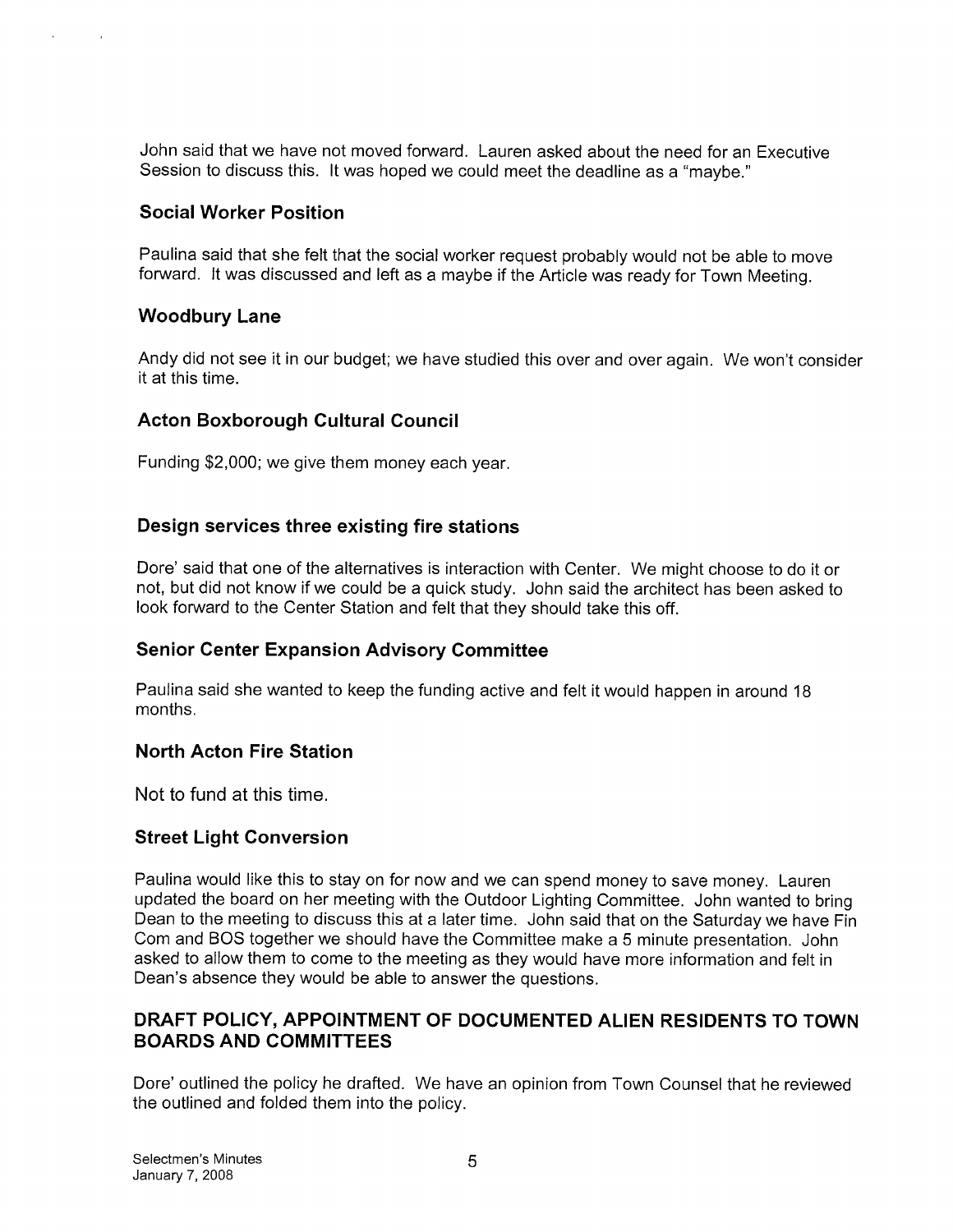Paulina noted that she reviewed and is pleased with the policy.

Lauren supported and asked if the policy needed to go back to Counsel. Dore' felt we could save the Legal Fees as he used Counsel's opinion to draft this policy.

Andy said it was clear and simple and he noted that we may need to take other actions but felt it was covered in the Policy, and he is comfortable to support this.

ANDREW MAGEE - Move to accept the policy as written. LAUREN ROSENZWEIG - second. UNANIMOUS VOTE.

Peter asked that we look at the definition of resident aliens. Change Resident Alien to Legal Acton resident in the Policy.

DORE' HUNTER - Moved to Stay the Policy earlier this evening pending Peter's rework. LAUREN ROSENZWEIG - second. UNANIMOUS VOTE.

#### LICENSE RENEWAL UPDATE

John reported all the fees have been accepted.

# NORTH ACTON FIRE/EMS PROJECT DISCUSSION

Dore' outlined the progress that has been taking place. The Architect has been sent back to develop concept schemes. First was to move it closer to 2A. Second was to turn the station toward the street and bring it a little closer. The third was a rather bold reorganization which is pending on trading off land on the east side of 2A. The land would have to come out of the deed restriction before we could trade the areas. Counsel has been asked to speak with the land owner to discuss this removal from the current deed restriction. Dore' noted the Chief's concern about the fire trucks trying to turn in scheme 3. This is not being brought to Town Meeting this year. The Recommendation is that the BOS formally move that we will not have it at April Town Meeting this year. Dore' said we will need to increase the size of the bay to house the ladder in Center, the truck would be taken out of South Station and will be doing more renovations in the center station. DORE' HUNTER - Moved to vote to omit the North Acton Fire Project for any appropriation action at the next Town meeting in April 2008. ANDREW MAGEE — second. UNANIMOUS VOTE

Lauren noted the Design Review Board offered their suggestions to the three schemes presented by the Architect to FETAG. Lauren said that she wanted to leave open the window to take advantage of being able to change zoning to accommodate the changes needed.

Paulina noted that scheme 3 has the potential of being less expensive and would allow parking for the field.

# TOWN MANAGER CONTRACT DISCUSSION

To be discussed in Executive Session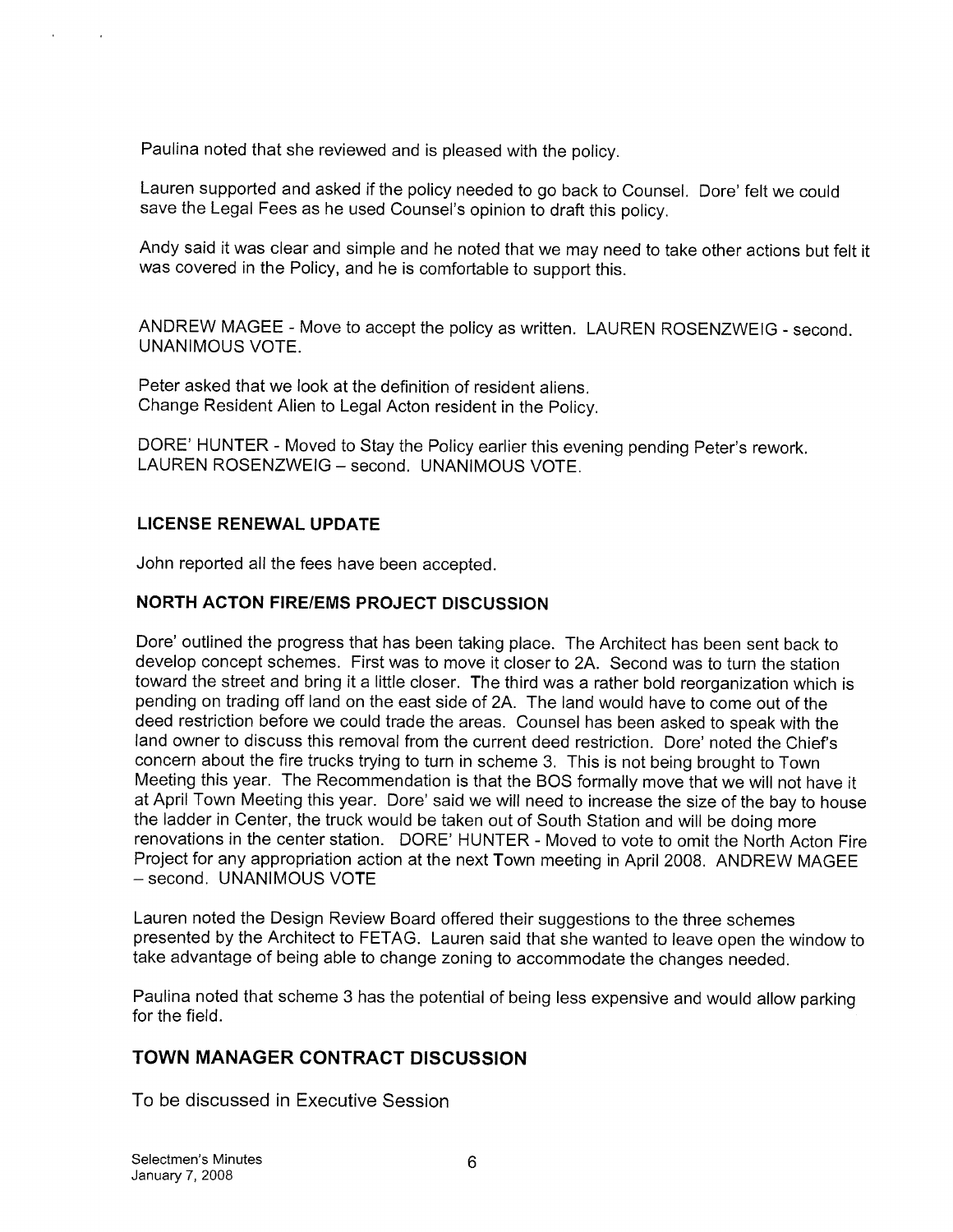#### OTHER BUSINESS

**NONE** 

#### TOWN MANAGER'S REPORT

NONE

#### CONSENT AGENDA

ANDREW MAGEE — Moved to accept the Consent Agenda. LAUREN ROSENZWEIG second. UNANIMOUS VOTE

#### EXECUTIVE SESSION

PETER BERRY — Moved to go into Executive Session to discuss contract negotiations with non union personal and further to discuss possible land purchase. LAUREN ROSENZEWEIG second. Roll call was taken all ayes, UNANIMOUS VOTE

#### RETURN TO REGULAR SESSION

The Board returned to public session to let the public know that the Board of Selectmen voted to enter into a contract with Mr. Ledoux. Some small changes will be made and forwarded to Mr. Ledoux for acceptance.

It was discussed that John Murray should receive the Town Manager salary while he was performing the duties as the Temporary Town Manager for the months and days he performed in that position.

*()*<br>Mwali

e contraction of Secty Trench Clerk, Board of Selectmen

Date 25 February 20 V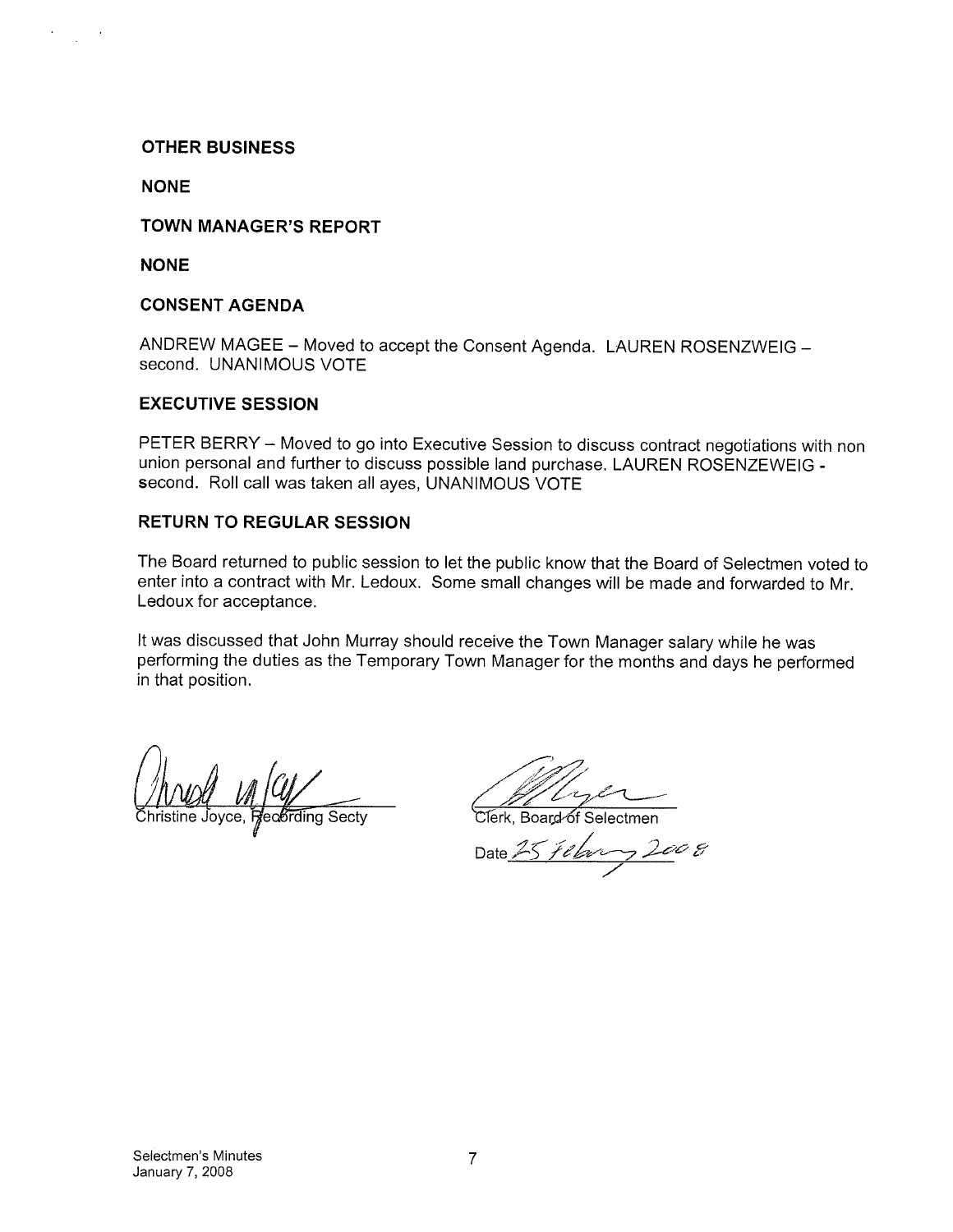# BOARD OF SELECTMEN & SEWER COMMISSIONERS' MEETING AGENDA

Francis Faulkner Meeting Room Town Hall January 7, 2008 7:00 PM

I. CITIZENS' CONCERNS

 $\mathcal{L}^{\text{max}}$  , where  $\mathcal{L}^{\text{max}}$ 

# II. PUBLIC HEARINGs AND APPOINTMENTS

- 1. 7:02 OPERATIONAL MINUTE The Town Manager will provide a brief report on topics of interest.
- 2. 7:20 REQUEST FOR CHANGE OF MANAGER, ALL ALCOHOL, ACTON INDOOR SPORTS, D/BIA OVERTIME BAR, 36 GREAT ROAD, JENNIFER RYDER TO REPLACE KEVIN O'CONNELL. Enclosed please find materials in the subject regard, for Board consideration.
- 3. 7:30 SIDEWALK PLOWING UPDATE AND SIDE WALK COMMITTEE REPORT

Enclosed please find Materials in the subject regard, for Board consideration.

### 4. 7:45 SISTER CITY DISCUSSION — GUIDAN ROUMDJI Enclosed please find Materials in the subject regard, for Board consideration.

- 5. 8:00 PETITION FOR WARRANT ARTICLE FOR SOCIAL WORKER POSITION Enclosed please find Materials in the subject regard, for Board consideration
- 6. 8:15 COMMUNITY PRESERVATION COMMITTEE UPDATE Enclosed please find materials in the subject regard, for Board consideration.
- III. SELECTMEN'S BUSINESS
	- 6A. FY09 BUDGET POLICY, ALG DISCUSSION Enclosed please find materials in the subject regard, for Board consideration.
	- 7. DRAFT POLICY ON APPOINTMENT OF DOCUMENTED ALIEN RESIDENTS TO TOWN BOARDS AND COMMITTEES

Enclosed please find materials in the subject regard, for Board consideration.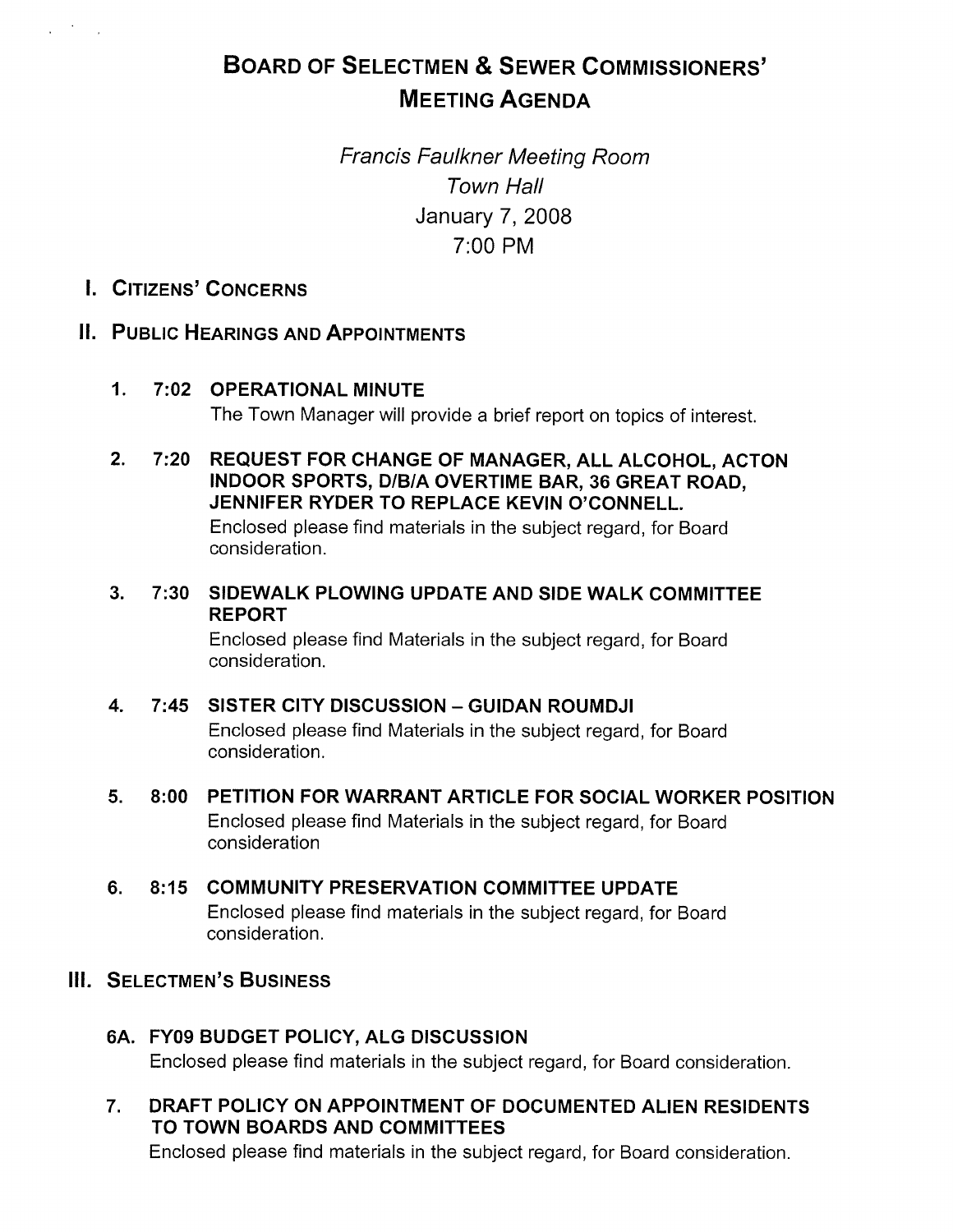# 8. LICENSE RENEWAL UPDATE

The Temporary Town Manager will report to the Board in the subject regard.

- 9. NORTH ACTON FIRE/EMS PROJECT DISCUSSION. No materials Enclosed
- 10. TOWN MANAGER CONTRACT DISCUSSION No Material Enclosed
- 11. OTHER BUSINESS
- IV. TOWN MANAGER'S REPORT
- V. CONSENT AGENDA
	- 12. ACCEPT MINUTES, BOARD OF SELECTMEN, DECEMBER 3, 2007, NOVEMBER 5 EXECUTIVE SESSION AND NOVEMBER 19, 2007 Enclosed please find materials in the subject regard, for Board consideration.
	- 13. CEMETERY COMMISSIONER'S REQUEST TO INCREASE FEES Enclosed please find materials in the subject regard, for Board consideration.
	- 14. SPECIAL PERMIT SITE PLAN #12/23/04-400 FOR 864 MAIN STREET, LANDSCAPE PLAN CHANGES

Enclosed please find materials in the subject regard, for Board consideration.

15. SENIOR CENTER EXPANSION COMMITTEE, THREE NEW TASK FORCES APPOINTED

Enclosed please find materials in the subject regard, for Board consideration.

16. DISCLOSURE OF APPEARANCE OF CONFLICT OF INTEREST, FIRE CHIEF ROBERT CRAIG

Enclosed please find materials in the subject regard, for Board consideration.

17. DISCLOSURE OF APPEARANCE OF CONFLICT OF INTEREST, TEMPORARY TOWN MANAGER

Enclosed please find materials in the subject regard, for Board consideration.

# 18. ACCEPT GIFT, WEST ACTON CITIZENS' LIBRARY

Enclosed please find a gift of \$5,000.00 from the Friends of the Acton Libraries, to be used to purchase computers, printer, and appropriate furniture for the new equipment.

# 19. ACCEPT GIFT, RECREATION DEPARTMENT

Enclosed please find a gift of \$50.00 from the Le Lyonnais Restaurant, to be used to fund the activities at Winterfest, for Board consideration.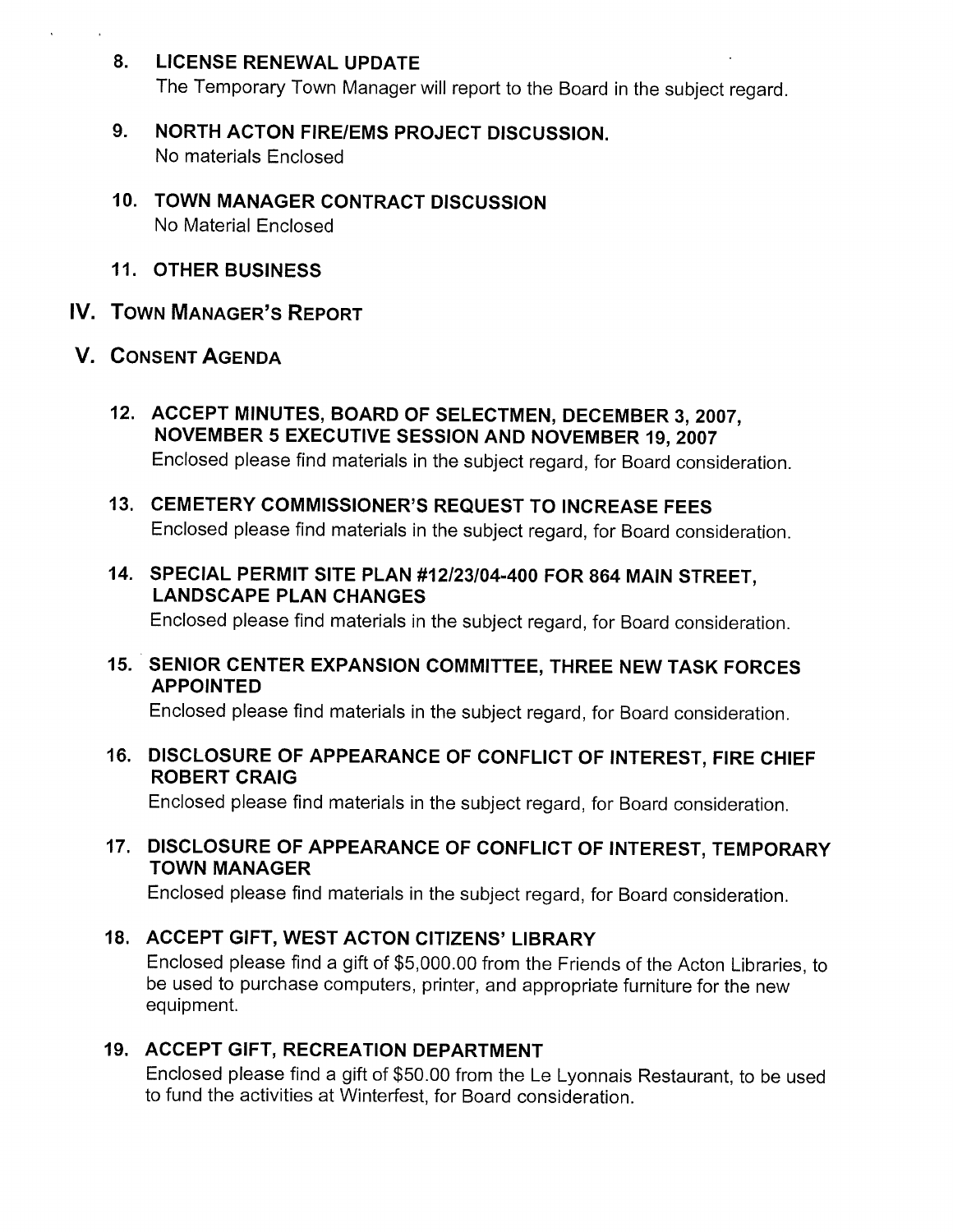# 20. ACCEPT GIFT, RECREATION DEPARTMENT

Enclosed please find a gift of \$500.00 from Sorrento's Restaurant, to be used to fund the appearance of the Pat Patriot, the Patriot's Mascot at Winterfest, for Board consideration.

# 21. ACCEPT GIFT, RECREATION DEPARTMENT

Enclosed please find a gift valued at \$1,750.00 from Kennedy Nursery for assorted shrubs to be planted at NARA Park in the cement patio area at the bathhouse and the hill behind the Amphitheatre, for Board consideration.

# 22. ACCEPT GIFT, RECREATION DEPARTMENT

Enclosed please find a gift of \$4,000.00 from Roche Brothers, to support the 2008 Summer Concert Series at NARA Park, for Board consideration.

# 23. ACCEPT GIFT, RECREATION DEPARTMENT

Enclosed please find a gift of \$1,400.00 from Middlesex Savings Bank, to be used to support the Acton Teen Repertory Theatre, \$100.00, \$300.00 for Winterfest and \$1,000.00 to support the 2008 Summer Concert Series at NARA Park, for Board consideration.

# 24. ACCEPT GIFT, CONSERVATION COMMISSION

Enclosed please find a gift of \$1,000.00 from Steven and Rachel Kelley to be used for trail maintenance on Acton's conservation lands, for Board consideration.

25. OBSOLETE MATERIALS DISPOSAL, ACTON MEMORIAL LIBRARY Enclosed please find materials in the subject regard, for Board consideration.

# VI. ExEcuTivE SESSION

# ADDITIONAL INFORMATION

Enclosed please find additional correspondence that is strictly informational and requires no Board action.

# MINUTES PENDING VOTES

December 17, 2007

# PENDING COMMITTEE APPOINTMENTS

Mike Fisher, TAG (still with VCC), Reshma G. Singh, and ABCC to fill the unexpired term of Elaine Sisler who recently resigned. Barbara Estabrook, ABCC, Sumar Adiseshu, ABCC. (Ms. Estabrook and Ms. Adieshu's applications are at VCC for Interview and recommendation, Joseph R. Ianelli, Interested in several committees, The following applications have been forwarded to VCC for interview and comment: Jean Lane, VCC, Nancy Gerhardt, VCC, Les Gerhardt, Cable Advisory Committee,Mary Ann Angle, COA